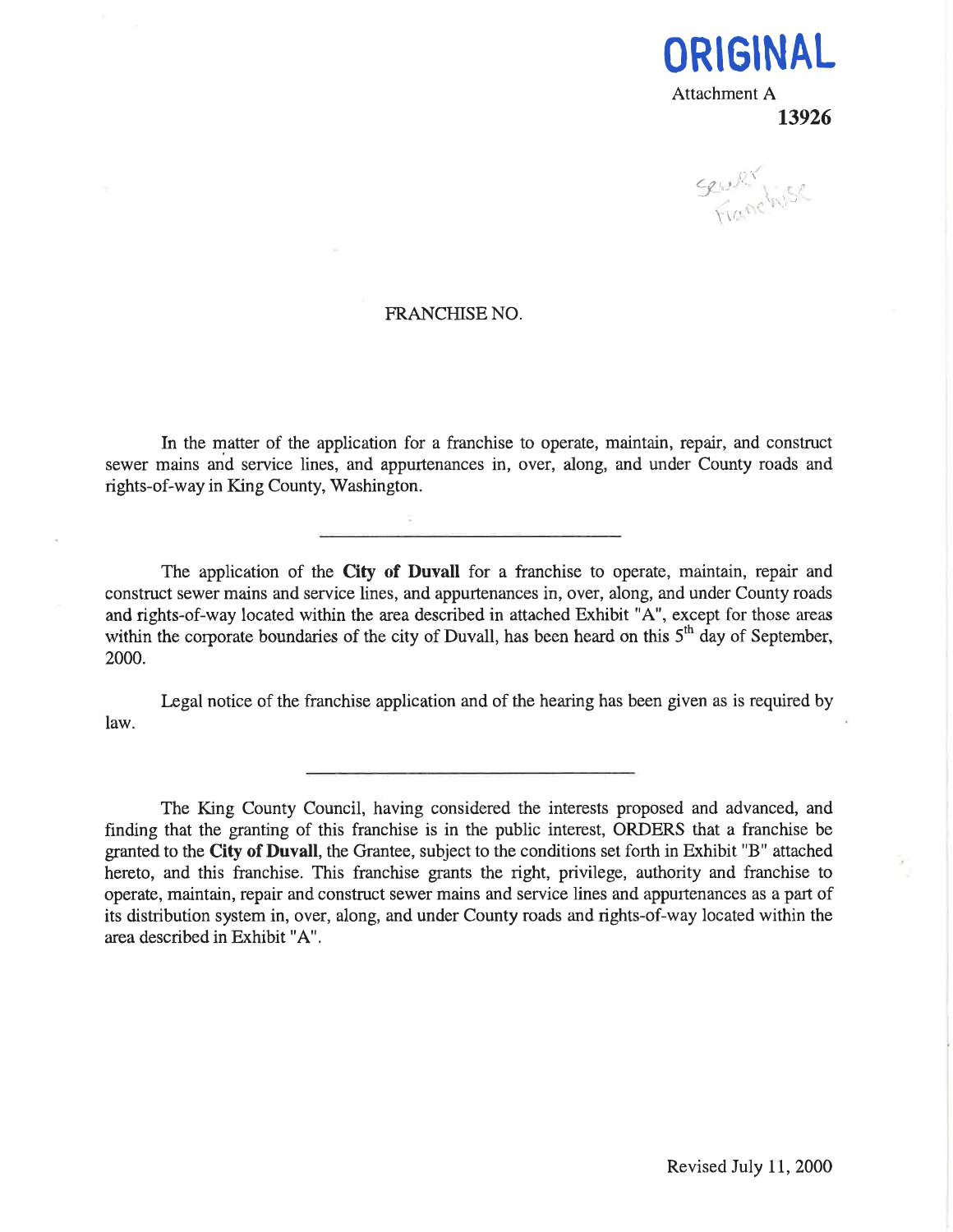

Attachment A 13926

This franchise is granted subject to all of the terms and conditions contained herein, and Exhibit "B", and shall expire in twenty-five years on 9/5/2025.

Dated this <u>18</u> day of Amplement, 2000.

KING COUNTY, WASHINGTON

BY

TITLE Ling County Executive

The undersigned accepts all the rights, privileges, and duties of this franchise subject to all terms, conditions, stipulations, and obligations contained herein, and Exhibit "B".

> City of Duvall GRANTEE

BY Clana Meloy

Dated this 11 day of October  $\frac{1}{2000}$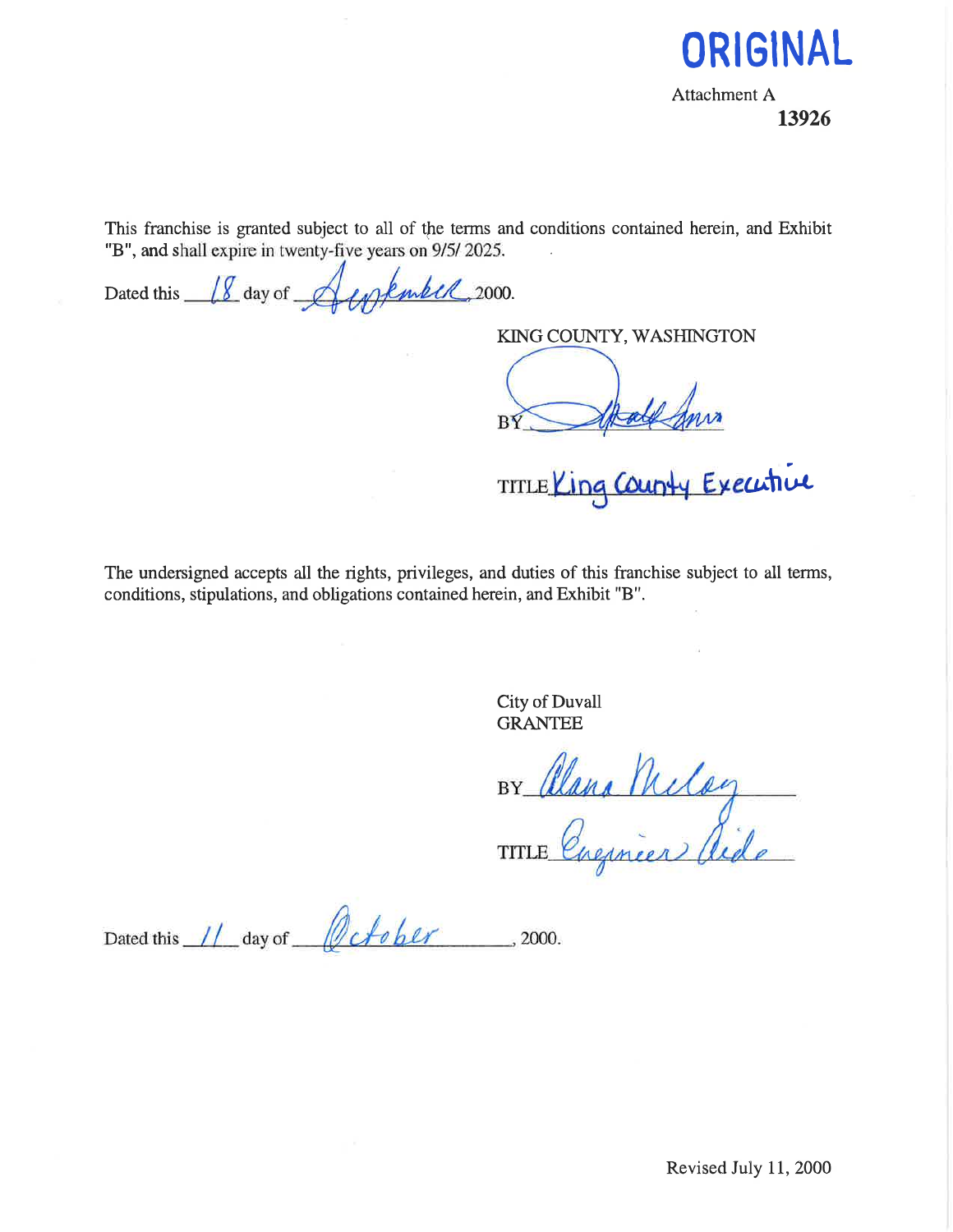# ORIGINAL

Attachment A

## 13926

### EXHIBIT "A"

#### DUVALL SEWER SERVICE AREA BOUNDARY

BEGINNING AT THE INTERSECTION OF THE CENTERLINE OF THE SNOOUALMIE RTVER AND THE NORTH SECTION LINE OF SECTION 13, TOWNSHIP 26 NORTH, RANGE 6 EAST, WILLAMETTE MERIDIAN, KING COUNTY WASHINGTON; THENCE EASTERLY ALONG THE NORTH LINE OF SECTION 13, SAID TOWNSHIP AND RANGE TO THE EASTERLY MARGIN OF DUVALL-MONROE ROAD; THENCE NORTHERLY ALONG SAID MARGIN TO ITS INTERSECTION WITH THE: WESTERLY EXTENSION OF THE 100 YEAR FLOOD LINE, WHICH IS ALSO THE URBAN GROWTH AREA BOUNDARY LINE; THENCE EASTERLY TO AND ALONG SAID 1OO YEAR FLOOD LINE TO ITS INTERSECTION WITH THE EAST LINE OF THE SW 1/4 OF SECTION 12, SAID TOWNSHIP AND RANGE: THENCE SOUTHERLY ALONG SAID LINE TO THE NORTHERLY MARGIN OF NE: CHERRY VALLEY ROAD; THENCE EASTERLY ALONG SAID MARGIN TO ITS INTERSECTION WITH THE NORTH LINE OF SECTION 13, SAID TOWNSHIP AND RANGE; THENCE EASTERLY ALONG SAID NORTH LINE OF SECTION 13 TO THE NE CORNER OF SAID SECTION; THENCE EASTERLY ALONG THE NORTH LINE OF SECTION 18, TOWNSHIP 26 NORTH, RANGE 7 EAST, W.M. TO THE NE CORNER OF THE NW 1/4 OF THE NW 1/4 OF SECTION 18 SAID TOWNSHIP AND RANGE: THENCE SOUTHERLY ALONG THE EAST LINE OF THE NW 1/4 OF THE NW 1/4 OF SECTION 18 SAID TOWNSHIP AND RANGE TO TIIE SE CORNER OF SAID QUARTER QUARTER SECTION; THENCE EASTERLY ALONG TIIE NORTH LINE OF THE SE 1/4 OF THE NW 1/4 OF SECTION 18 SAID TOWNSHIP AND RANGE TO THE NE CORNER SAID QUARTER QUARTER SECTION; THENCE SOUTHERLY ALONG THE WEST LINE OF THE NORTH 1/2 OF THE SW 1/4 OF THE NE 1/4 OF SECTION 18 SAID TOWNSHIP AND RANGE TO THE SW CORNER OF THE NORTH 1/2 SAID QUARTER QUARTER SECTION; TIIENCE EASTERLY ALONG TIIE NORTH LINE OF TIIE SOUTH 1/2 OF THE SW 1/4 OF THE NE 1/4 OF SECTION 18 SAID TOWNSHIP AND RANGE TO THE NE CORNER OF THE SOUTH 1/2 SAID QUARTER QUARTER SECTION; THENCE EASTERLY ALONG THE NORTH LINE OF THE SOUTH 1/2 OF THE SE 1/4 OF THE NE 1/4 OF SECTION 18 SAID TOWNSHIP AND RANGE TO THE EAST LINE OF SECTION 18 SAID TOWNSHIP AND RANGE; THENCE NORTHERLY ALONG THE WEST LINE OF SECTION 17 SAID TOWNSHIP AND RANGE TO THE NW CORNER OF THE SW 1/4 OF THE NW 1/4 OF SECTION 17 SAID TOWNSHIP AND RANGE; THENCE EASTERLY ALONG THE NORTH LINE OF THE SW 1/4 OF THE NW 1/4 OF SECTION 17 SAID TOWNSHIP AND RANGE TO THE NE CORNER SAID QUARTER QUARTER SECTION; THENCE SOUTHERLY ALONG THE EAST LINE OF THE SW 1/4 OF THE NW 1/4 OF SECTION 17 SAID TOWNSHIP AND RANGE TO THE SE CORNER SAID QUARTER QUARTER SECTION; THENCE WESTERLY ALONG THE SOUTH LINE OF THE SW 1/4 OF THE NW 1/4 OF SECTION 17 SAID TOWNSHIP AND RANGE TO THE SW CORNER OF THE EAST 1/2 SAID OUARTER QUARTER SECTION; THENCE SOUTHERLY ALONG THE EAST LINE OF THE WEST 1/2 OF THE NW 1/4 OF THE SW 1/4 OF SECTION 17 OF SAID TOWNSHIP AND RANGE TO THE SE CORNER OF WEST 1/2 SAID QUARTER QUARTER SECTION; THENCE SOUTHERLY ALONG THE EAST LINE OF THE WEST 1/2 OF THE SW 1/4 OF THE SW 1/4 OF SECTION 17 SAID TOWNSHIP AND RANGE TO THE SE CORNER OF THE WEST 1/2 SAID QUARTER QUARTER